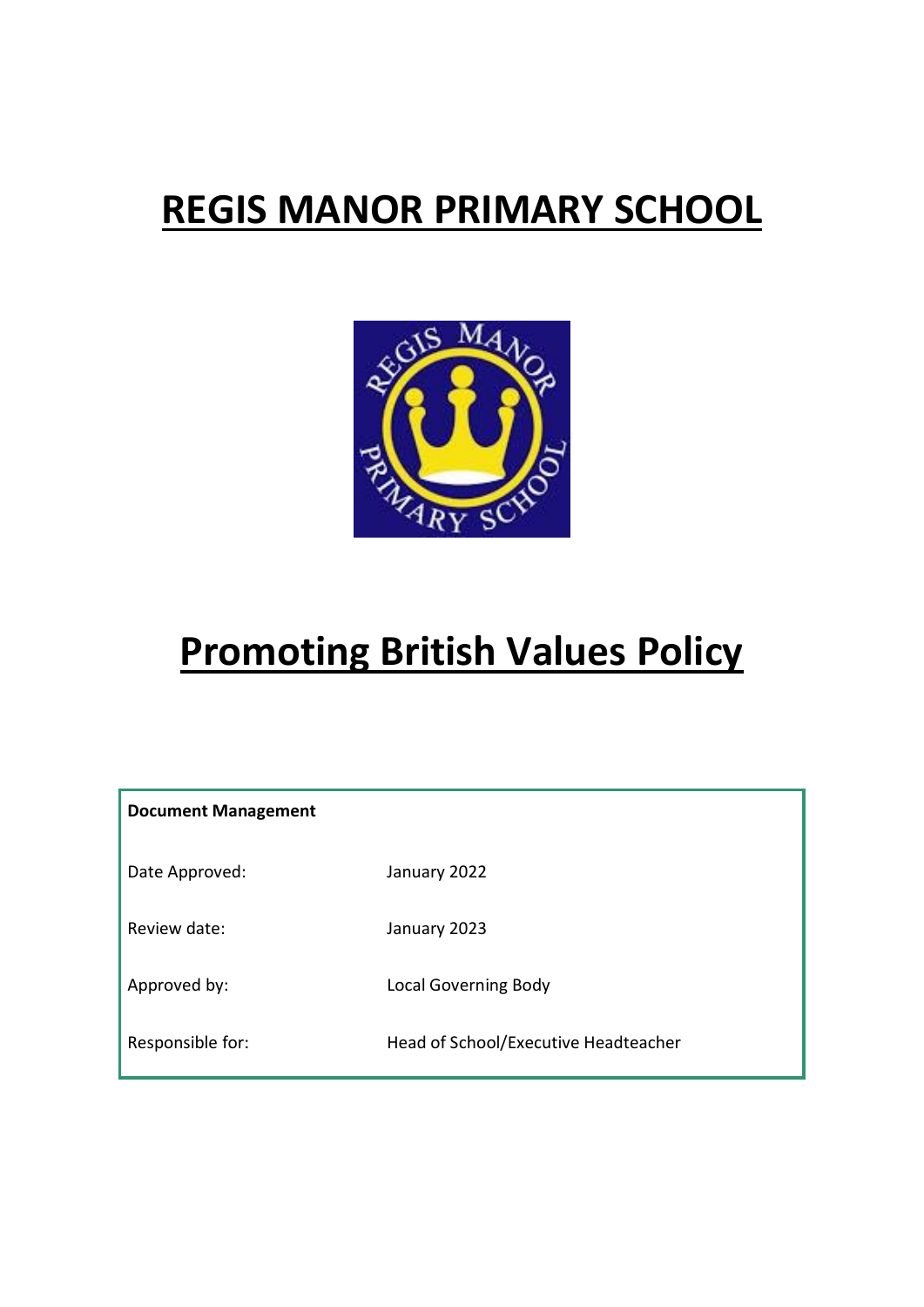Since 2014 there has been a statutory duty for schools to promote British Values and to ensure they are taught in schools. At Regis Manor British values are promoted in so much of what we do during our school assemblies, Religious Education and Personal, Social Health Education sessions. The values are integral to our long-standing inclusive ethos which complements British values.

As well as actively promoting British values, the opposite also applies: we actively challenge pupils, staff or parents expressing opinions contrary to fundamental British values, including 'extremist' views.

Regis Manor Primary School is committed to serving its community and recognises the multicultural, multi-faith and ever-changing nature of the United Kingdom. It also understands the vital role it has in ensuring that groups or individuals within the school are not subjected to intimidation or radicalisation by those wishing to unduly, or illegally, influence them.

It follows equal opportunities guidance which guarantees that there will be no discrimination against any individual or group, regardless of faith, ethnicity, gender, sexuality, political or financial status, or similar. Regis Manor Primary School is dedicated to preparing children for their adult life beyond the formal curriculum and ensuring that it promotes and reinforces British values to all its pupils.

The government set out its definition of British values in the 2011 Prevent Strategy.

#### **The five key British Values are:**

- 1. Democracy
- 2. The rule of law
- 3. Individual liberty
- 4. Mutual respect
- 5. Tolerance of those of different faiths and beliefs

Regis Manor Primary School uses strategies within the national curriculum and beyond to secure such outcomes for pupils. The examples that follow show some of the many ways in which Regis Manor Primary School seeks to instil British values.

#### **Being part of Britain**

As a school, we value and celebrate the diverse heritages of everybody at Regis Manor. Alongside this, we value and celebrate being part of Britain. In general terms, this means that we celebrate traditions and customs in the course of the year; for example, Patron Saints Days and celebrations at Christmas. We also value and commemorate national events such as Remembrance Day.

Further, children learn about being part of Britain from different perspectives. Two specific examples of when we teach about being part of Britain are:

Geographically: Our rivers, coasts and seaside holiday topics ensure that children have a better understanding of what Britain is, learning more about: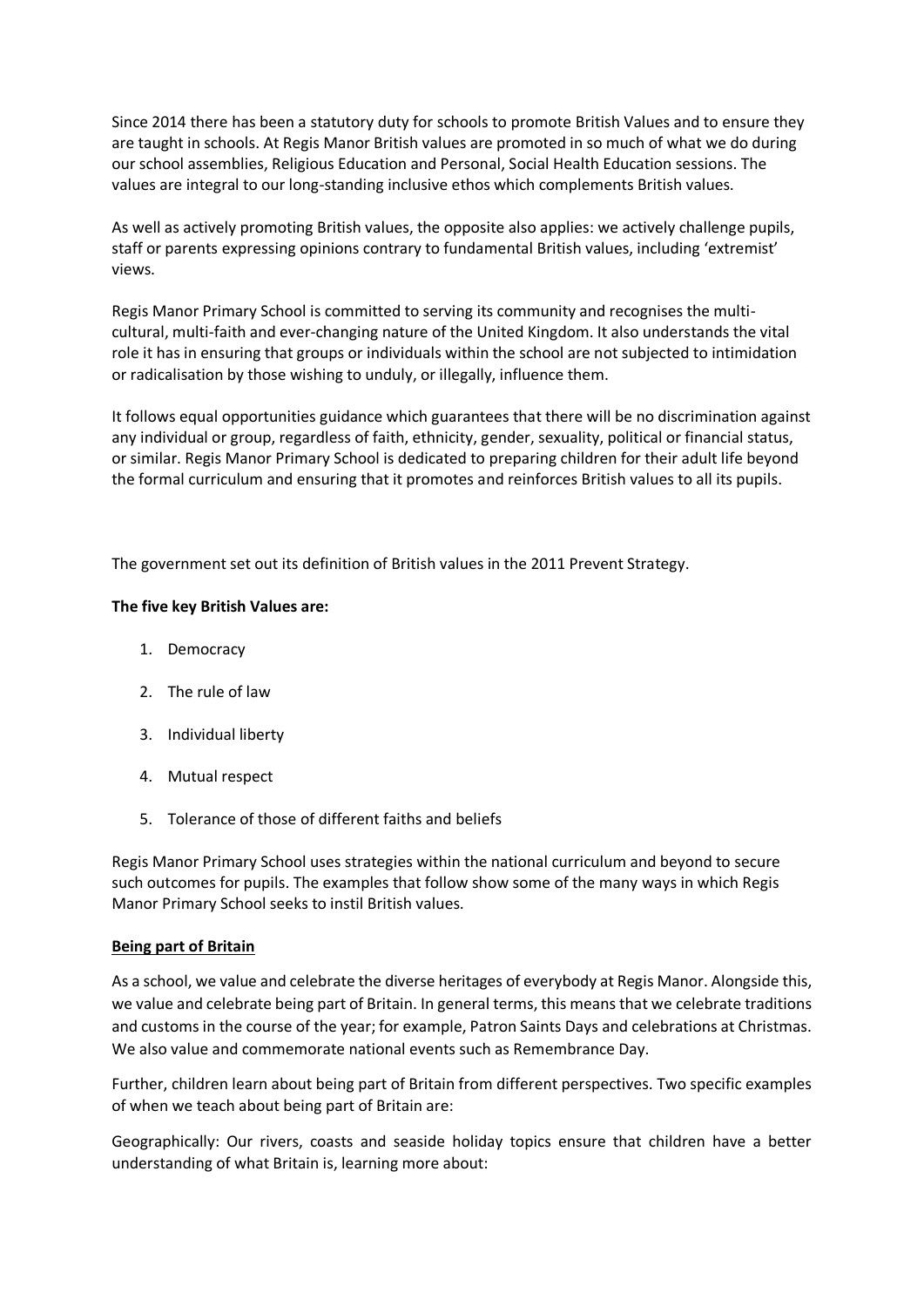- $\triangleright$  its coasts, rivers and mountains
- $\triangleright$  where Britain is in relation to the rest of Europe and other countries in the world

Historically: Key moments in British history are studied in the topics such as "London", and "Britain Since 1930s". We also take pride in studying our local area.

#### **British values**

#### **Democracy**

Democracy is embedded in the school. Pupils are listened to by adults and are taught to listen carefully and with concern to each other, respecting the right of every individual to have their opinions and voices heard. We encourage pupils to take ownership of not only their school but also of their own learning and progress. This encourages a heightened sense of both personal and social responsibility and is demonstrated on a daily basis by our pupils. The democratically elected School Council provides a more formal platform for class representatives to raise issues and suggest fundraising ideas.

Parents' opinions are welcomed at Regis Manor through methods such as questionnaires, feedback at parents' evenings, parents' forum and liaison with the Friends of Regis Manor.

#### **The Rule of Law**

The importance of law, whether they be those that govern the class, the school, or the country, are consistently reinforced throughout regular school days; when dealing with behaviour and through school assemblies. In order to help children understand how society cannot operate without a set of laws, we teach them how our school rules create an ordered, fair and safe place in which to learn. The class rules are agreed by the children and are display in classrooms. We help children to distinguish right from wrong and adopt restorative justice approaches to resolve conflicts.

The school has a clearly structured behaviour policy which all stakeholders understand and follow. During the school year we have visits from the police to talk to the children encourage pupils to understand that the law protects us and is essential for our well-being and safety.

#### **Individual liberty**

Our children have the opportunity to make individual choices and express opinions that develop their character and self-belief. However, they are encouraged to develop these qualities in the context of the rights and needs of other members of our school community. We model freedom of speech through pupil participation in class in the context of a safe, fair, supportive and ordered learning environment. We discuss and challenge stereotypes and implement a strong anti-bullying culture.

Pupils are encouraged to know, understand and exercise their rights and personal freedoms and advise how to exercise these safely, for example through our E-Safety lessons. Whether it is through choice of challenge, of how they record, choose their lunch options, of participation in extracurricular clubs and opportunities etc., pupils are given the freedom to make choices.

#### **Mutual respect and tolerance of those with different faiths and beliefs**

Respect is one of the core values. Children are encouraged to respect themselves and to respect individual differences. This is a fundamental principle that is put into practice in the classroom, around school, in the playground and in assemblies. We are lucky to have a diverse school community encompassing different languages, backgrounds and faiths. We help our children to acquire an understanding of, and respect for their own and other cultures and ways of life. We celebrate the